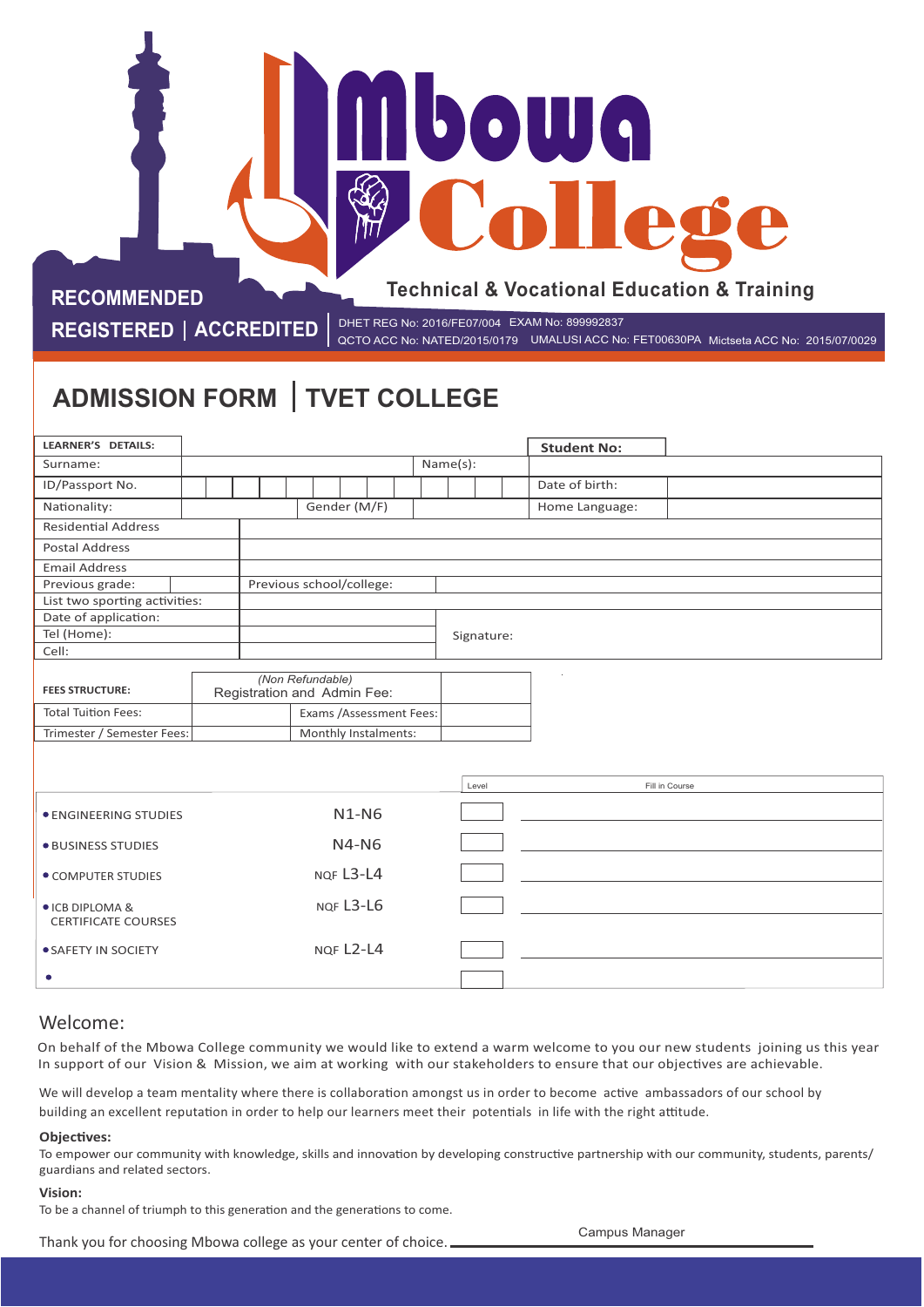# FEES PAYMENT FORM

# Party Responsible:

Parent Guardian Self Sponsored Others:...........................

| Title                      | Surname |                 | Name(s): |  |       |  |  |  |  |
|----------------------------|---------|-----------------|----------|--|-------|--|--|--|--|
| Gender (M/F)               |         | ID/Passport No. |          |  |       |  |  |  |  |
| Nationality:               |         | Tel(Home).      |          |  | Cell: |  |  |  |  |
| <b>Residential Address</b> |         |                 |          |  |       |  |  |  |  |
| <b>Postal Address</b>      |         |                 |          |  |       |  |  |  |  |
| <b>Email Address</b>       |         |                 |          |  |       |  |  |  |  |

#### **Declaration by Parent or Guardian Form**

 I the undersigned, The Parent/Gurdian of..............................................................................................................(Student's Names)

I do hereby declare as follows:

- That the above information is correct and affirm that I will abide by the rules and regulations set by the College as clearly mentioned in Mbowa College prospectus & diary.
- Abide by decision (s) taken by the College authority in case of insubordination, political involvement, unruly behavior or any other misbehaviour towards staff members and / or fellow students.
- In case of any accident or illness, the College authority "may" seek/offer medical attention depending on the condition.
- That the College, may not be held responsible or any person acting on its behalf, be held responsible for injuries or death of any student occasioning from events that are accidental in nature.
- That the documents submitted with this application form as mentioned in the checklist are authentic originals or true copies of such documents.
- I hereby declare that should I fail to comply with any of the above conditions fully or partially or furnished false documents or incorrect information, Mbowa College shall have the right to strike off the student's name from the college rolls and that will be considered as a withdrawal of such a student from the college.
- That I understand and undertake that I am fully & legally liable for all fees and other charges payable to Mbowa College.
- I the undersigned, do hereby agree to participate in the college activities and or excursions as may be offered Mbowa College be it sports, school promotions and any other legal college activities.

# **Ideminity**

I also hereby undertake to indemnify, hold blameless and absolve Mbowa College, its management, staff members and any person instructed to act on its behalf against and from all or any claims whatsoever that may arise from or in connection with any loss or damage to the property or injury arising from such activities, in knowledge that the person(s) concerned nevertheless took all reasonable precautions to ensure the safety and welfare of the students.

Date: --------------------------- (Signature of Parent/Guardian)-------------------------------------------------------

# **Please Note:**

 All monthly fees installments are due by the 2nd of each month. All fees payments should be paid in the Mbowa college bank account only. Proof should be presented to the college accounts department.

# **BANKING DETAILS**

Bank: Nedbank Account No. 1169745628 Branch Code: 19060500

Account Name: Mbowa College Reference: Student Number & Names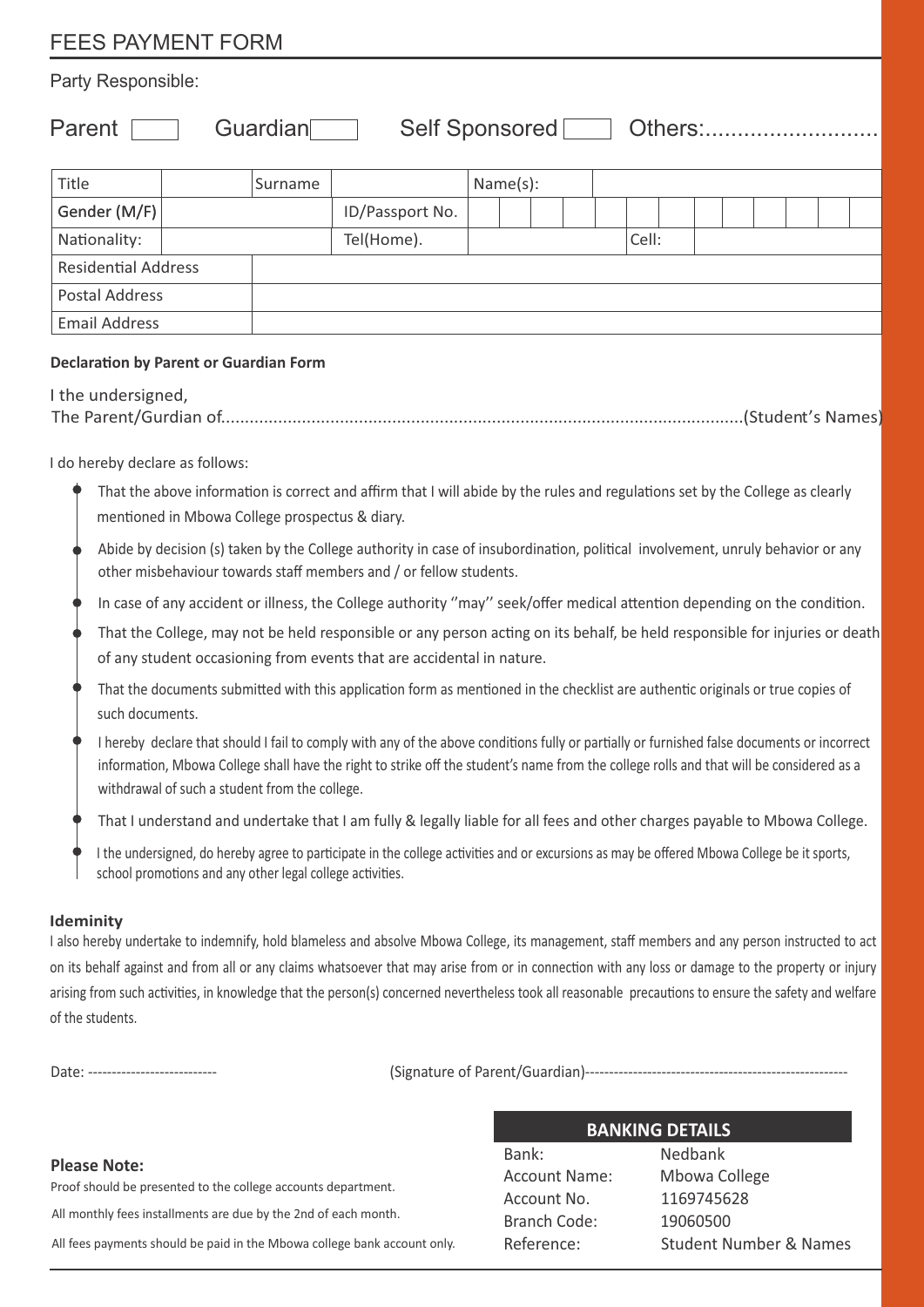# FINANCIAL CONTRACT:

Should this application for admission be approved, I undertake to pay all the fees as levied by Mbowa College as follows;

Full payments<br>(in advance on registration)  $\Box$  Monthly instalments<br>(payable on or before t

(payable on or before the second (2nd) of each month)

#### **NOTE: FULL FEES PAYMENTS SHOULD BE PAID UP BEFORE FINAL EXAMS BEGIN**

 $\bullet$ I undertake liability to pay the full fees upfront if this student leaves the college without giving prior notice in writing and i accept that should i default on payment of any instalment(s) to Mbowa College as they become due, I shall be liable to pay the entire outstanding amount with the penalty and with immediate effect also for the costs incurred if any in trying to recover such amount as between the attorney & the College.

#### **Please note.**

- $\bullet$ Unless payments are made by the 2nd of each month, tuition and any other college activities maybe suspended until such payments are brought up to date.
- $\bullet$ The Grace period for fees payments shall be only seven (5) days after the second (2nd) of each month, after which a penalty of R20.00 shall be charged for each day that passes until all outstanding payments are made.
- Failure to attend classes for whatever reason shall not entitle any student to a fees reduction or other college charges.
- Failure to use/indicate the student's correct reference details ( student No. & surname) when paying fees, will result to such payments not reflecting on the fees statement and penalty of R 25% shall be charged for such collections.
- $\bullet$ All monthly fees instalments are due by the 2nd of each month.

#### **CANCELLATION OF ADMISSION AND DE-REGISTRATION POLICY**

This means either party do not wish to continue the engagement; it is important that contents are read  $\&$  understood carefully.

- $\bullet$ Mbowa College shall be free from all legal and or other claims that may arise as a result of any activities, misinformation, misunderstood or not informed.
- The College reserves the right to de-register a student on any grounds that it deems fit following deliberations, student/parent shall be informed of such a decision, unless the circumstances are such that it becomes costly or impossible to make such communication, but the student in question shall be required to stop attending or participating in any college activities.
- $\bullet$ Any student who upon being successfully admitted later decides to cancel his/her admission, must put such request and reasons in writing a letter addressed to the Campus Manager.
- A one month notice with a full course payment shall be required before a student leaves. Failure to give such notice shall  $\bullet$ not exempt a learner from paying fees.
- $\bullet$ A learner intending to cancel his/her admission to Mbowa College must prove that he/she has no outstanding fees or other charges as at the time of the intended cancellation, the College shall not approve any request of cancellation if there is any outstanding fees.

#### **REFUNDS:**

- Refunds for whatever payments made to Mbowa college shall be done only if a written notice of such a request is submitted to the  $\bullet$ Campus Manager's office within three (3) working days after such payments, beyond that; no refund whatsoever.
- If a request for a refund has been approved by Mbowa college, such payments may be done only after seven (7) working days.  $\bullet$
- $\bullet$ Refunds shall be made only to the parent/guardian or sponsor who completed and signed the financial contract with proof of payment.

**I have read and clearly understood the above financial agreement and the terms that come with it and hereby agree and bind myself**  to abide by such agreement and its terms and conditions.

|  | Signature |
|--|-----------|
|  |           |